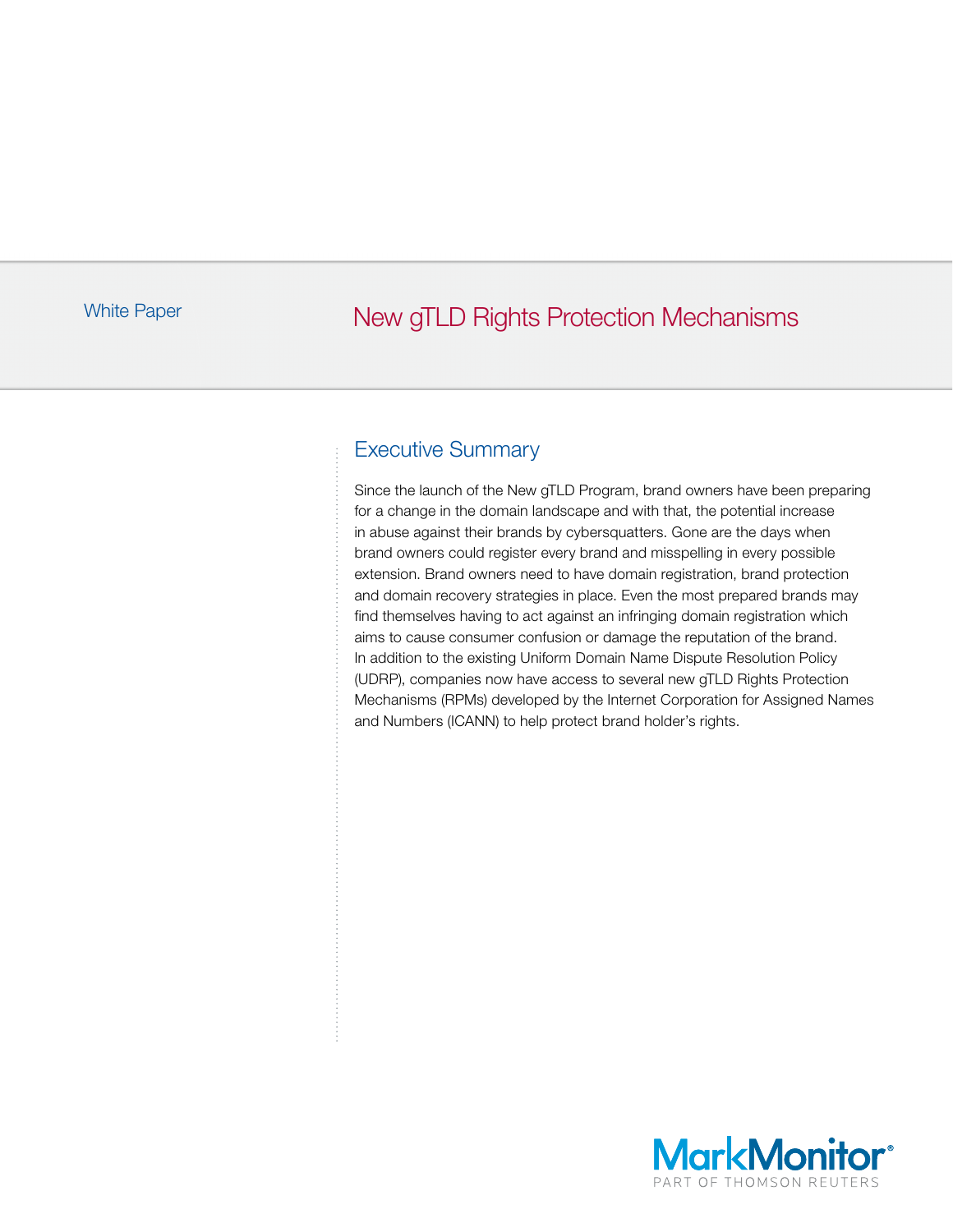### **Contents**

| - 3 |
|-----|
|     |
|     |
|     |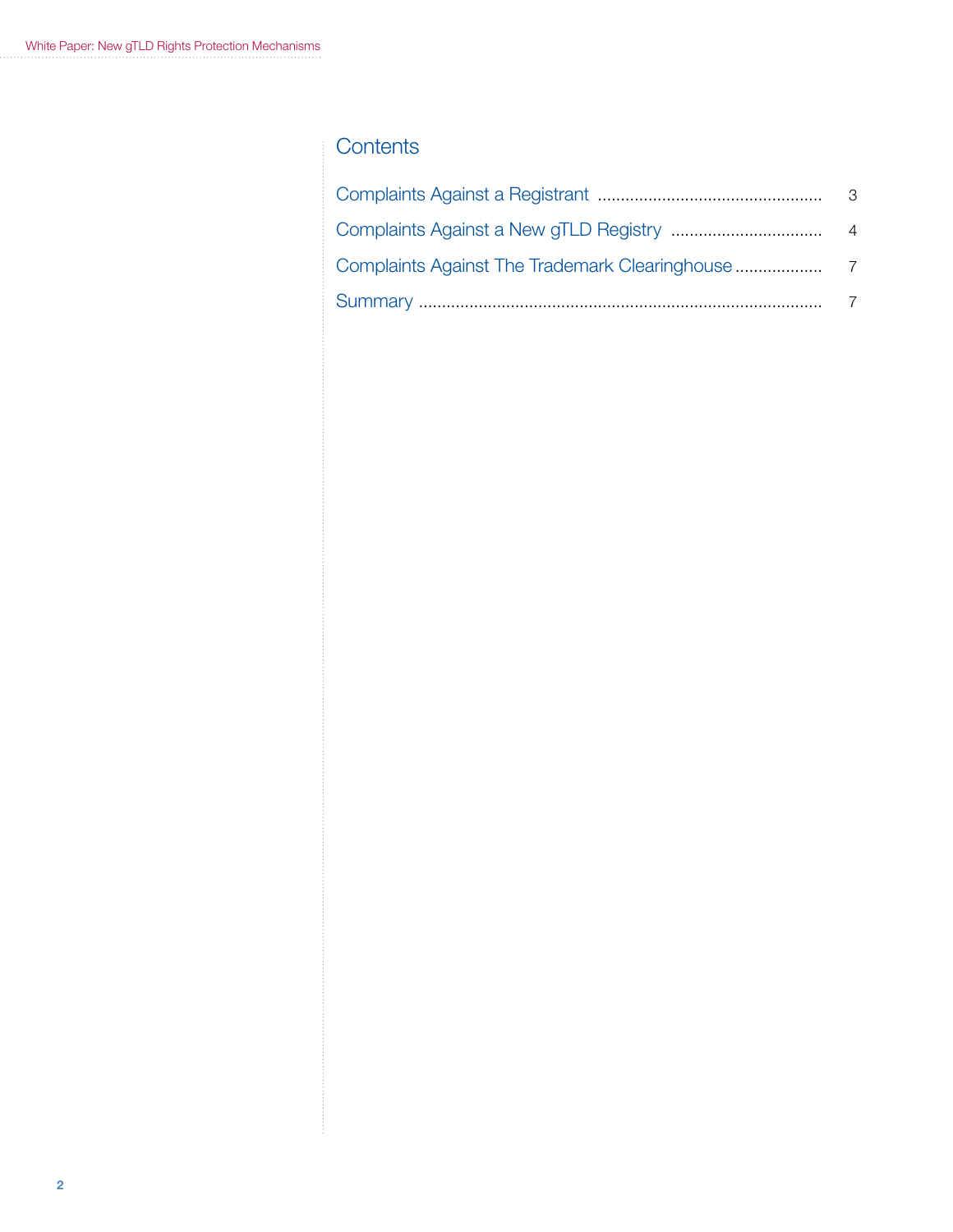# Complaints Against a Registrant

UDRP allows brand owners to dispute registrations that they believe were intentionally registered with the knowledge that doing so would infringe on the brand owner's rights. Generally the registrant is holding the domain name in an attempt to make a profit from the brand owner itself, or from misdirected traffic as a result of the domain name being an exact match to or a minor typographical variation of the trademark. A key element of a successful UDRP claim is a demonstration of bad faith. A successful UDRP will result in the transfer of the domain name to the brand owner or complainant.

A brand owner must establish that:

- 1. There is damage to the brand as a result of the registration, which is an exact match to a trademark or is confusingly similar.
- 2. The registrant has no independent, legitimate interest in the name or mark.
- 3. The registrant has operated in "bad faith," which is demonstrated when: a. the primary purpose of registering the domain name is to extort money from the brand owner through the sale or transfer of the domain name. b. the domain name is used to perpetuate initial interest confusion, intentionally misdirecting traffic to websites that contain advertising, counterfeit products,

phished content, etc. c. the domain name is registered with the intent to damage the brand owners

business (non-commercial content or content protected by free speech is exempt from a showing of bad faith).

The UDRP Policies and Rules were developed by ICANN and the World Intellectual Property Organization (WIPO) Arbitration and Mediation Center and can be found here: https://www.icann.org/resources/pages/rules-be-2012-02-25-en.

UDRP filings can be made through the:

- WIPO Arbitration and Mediation Center
- National Arbitration Forum
- Czech Arbitration Court
- Asian Domain Name Dispute Resolution Centre
- Arab Centre for Domain Name Dispute Resolution

The UDRP applies to all gTLDs and any country code top-level domain (ccTLD) that has voluntarily adopted the procedure.

The Uniform Rapid Suspension System (URS) is designed to address clear-cut cases of brand abuse by domain name registrants. It is meant to provide brand owners with a lower-cost and quicker alternative to the UDRP. Filings are much shorter, and brand owners can include multiple domain names in one filing. A successful URS will result in the suspension of the domain name at the Registry, for the life of the current registration. It does not result in the transfer of the domain name to the brand owner or complainant.

With the launch of new gTLDs, brand owners should prepare for an increase in brand abuse.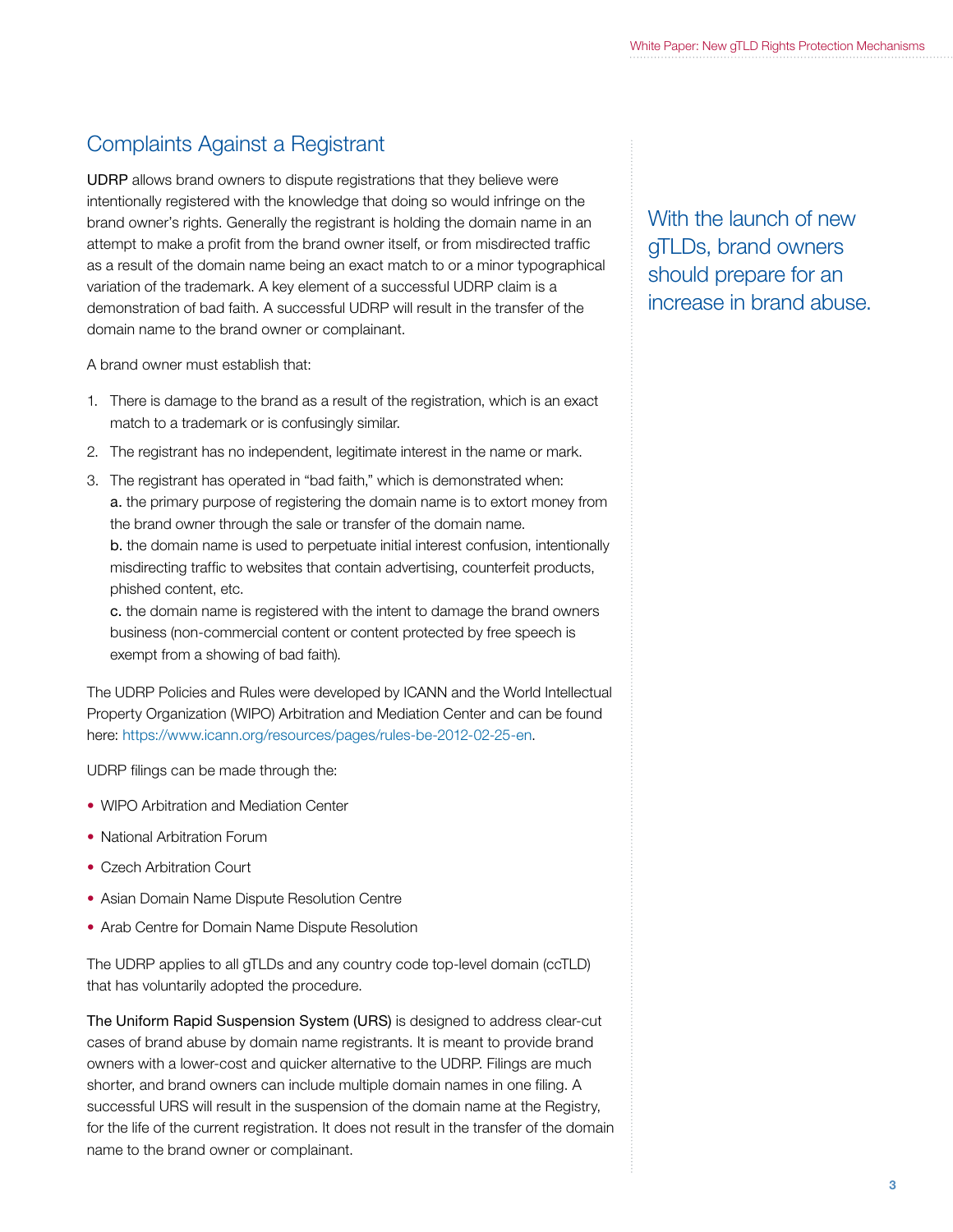Companies have access to several new gTLD Rights Protection Mechanisms to help combat brand abuse.

The URS is stricter than the UDRP and brand owners must demonstrate infringement by a clear and convincing standard of evidence whereas the UDRP, by contrast, only requires proof by a preponderance of the evidence.

A brand owner filing a URS must demonstrate that:

- 1. The registered domain name is identical or confusingly similar to a mark: a. for which the brand owner holds a national or regional (e.g. Community Trademark) registration that is currently in use; or b. is validated through a court proceeding (such as UDRP filing); or c. is protected by statute or treaty (such as Article 6ter of the Paris Convention).
- 2. The registrant has no independent, legitimate interest in the domain name or mark.
- 3. The registrant has operated in "bad faith." The URS Procedures offer a nonexhaustive list containing examples of "bad faith."

Unlike the UDRP, the URS has an appeals process, put in place due to the rapid response time given to the registrant once a complaint is validated and the domain name is locked at the Registry. There are also safeguards against abusive filings by brand owners to protect against reverse domain-name hijacking. The URS rules and procedures were developed by the ICANN community in conjunction with the development of the New gTLD Program. They can be found here: http://newgtlds.icann.org/en/announcements-and-media/announcement-05mar13-

en.

URS filings can be made through the:

• National Arbitration Forum

Decisions can be found here: http://domains.adrforum.com/decision.aspx

• Asian Domain Name Dispute Resolution Centre

The URS only applies to new gTLDs; however, it can be voluntarily applied to existing gTLDs and ccTLDs.

## Complaints Against a New gTLD Registry

#### The Public Interest Commitment Dispute Resolution Procedure (PICDRP)

allows a complainant to challenge that a new gTLD Registry is complying with the Public Interest Commitments made in their application for a new gTLD. Examples may include failure to provide special RPMs, or registration restriction policies that were promised in the application. Such promises may have formed the basis of non-objection from the brand protection community, or the Governmental Advisory Committee (GAC).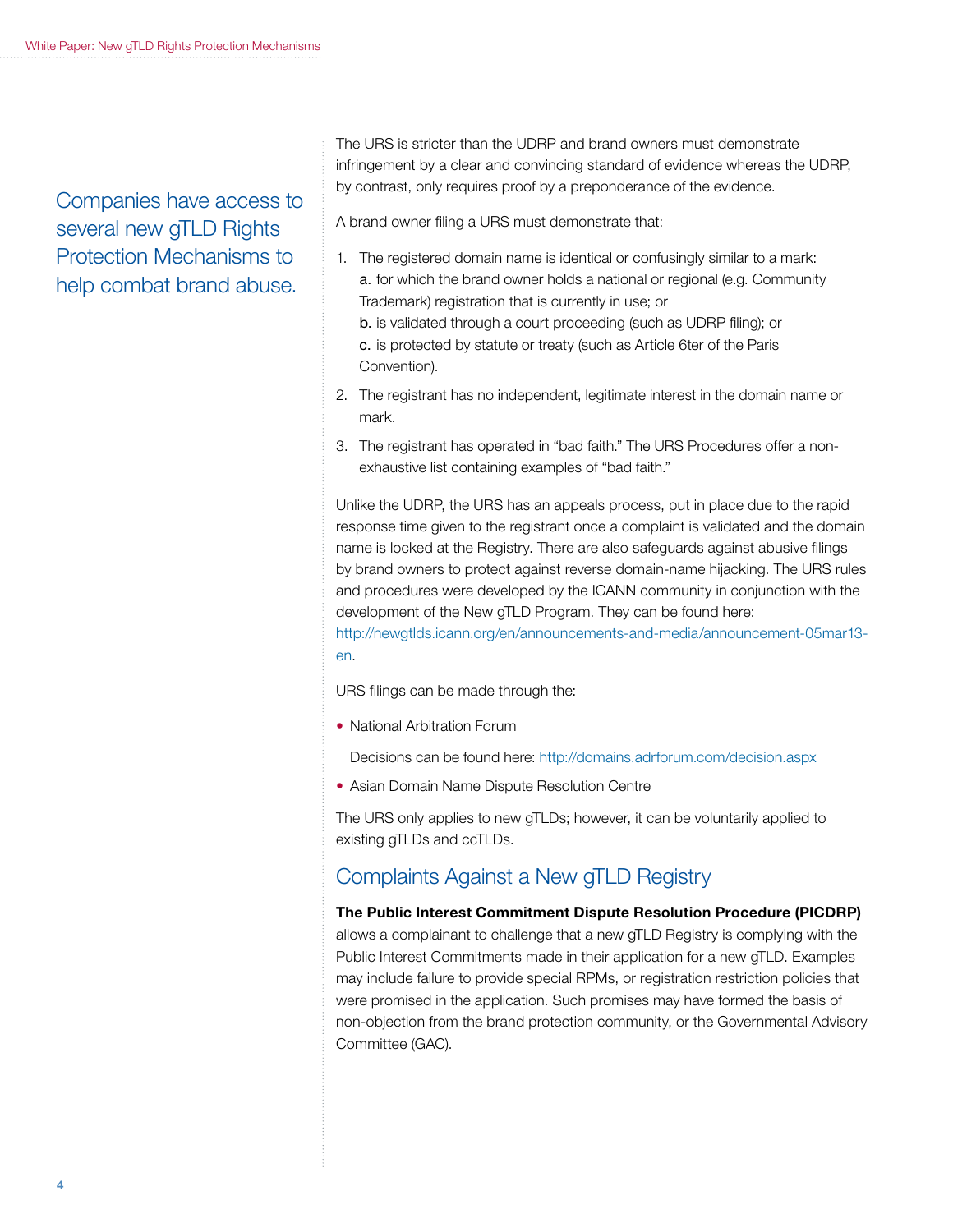Prior to filing a PICDRP, the complainant must utilize the online complaint system through ICANN and attempt to resolve the issue with the Registry directly. If that fails, filings may be made through an external third party provider. Detailed rules for a PICDRP filing can be found here: http://newgtlds.icann.org/en/program-status/pdrp.

The PICDRP is exclusively applicable to new gTLDs only.

#### The Trademark Post-Delegation Dispute Resolution Procedure

**(Trademark PDDRP)** is meant to address general egregious behavior by a new gTLD registry operator, which is either actively infringing on a trademark at the top level or is complicit in trademark infringement at the second level of the new gTLD.

A successful Trademark PDDRP at the top level must establish that the Registry is operating a gTLD that is identical to or confusingly similar to the brand owner's mark – and that in so operating, is:

- 1. taking unfair advantage of the distinctive character or reputation of the mark; or
- 2. impairing the distinctive nature or reputation of the mark (dilution by tarnishment or blurring); or
- 3. creating a likelihood of confusion as to the source and beneficiary of the mark.

A Trademark PDDRP at the top level would only need to be filed if the complainant missed the opportunity to file a Legal Rights Objection to a new gTLD application, or if that objection was dismissed.

A Trademark PDDRP at the second level must establish (by a clear and convincing standard of evidence) that the registry operator, through a substantial pattern of behavior, has demonstrated a "bad faith" intent to allow and profit from the sale of second-level domain names which infringe on trademark rights. The infringing registration(s) must be directly affiliated with the registry operator, or encouraged (directly or indirectly) by the registry operator — and must give a direct benefit to the registry operator that rises above a reasonable registration fee. It is not enough to establish that the registry operator knows or knew about infringing registration(s) within the gTLD.

At least 30 days prior to filing a Trademark PDDRP, the brand owner must notify the registry operator of the infringing conduct and "must express a willingness to meet to resolve the issue."

Detailed rules for a Trademark PDDRP can be found here: http://newgtlds.icann.org/en/program-status/pddrp.

Trademark PDDRP filings can be made through the:

- WIPO Arbitration and Mediation Center
- National Arbitration Forum
- Asian Domain Name Dispute Resolution Centre

The Trademark PDDRP is exclusively applicable to new gTLDs only.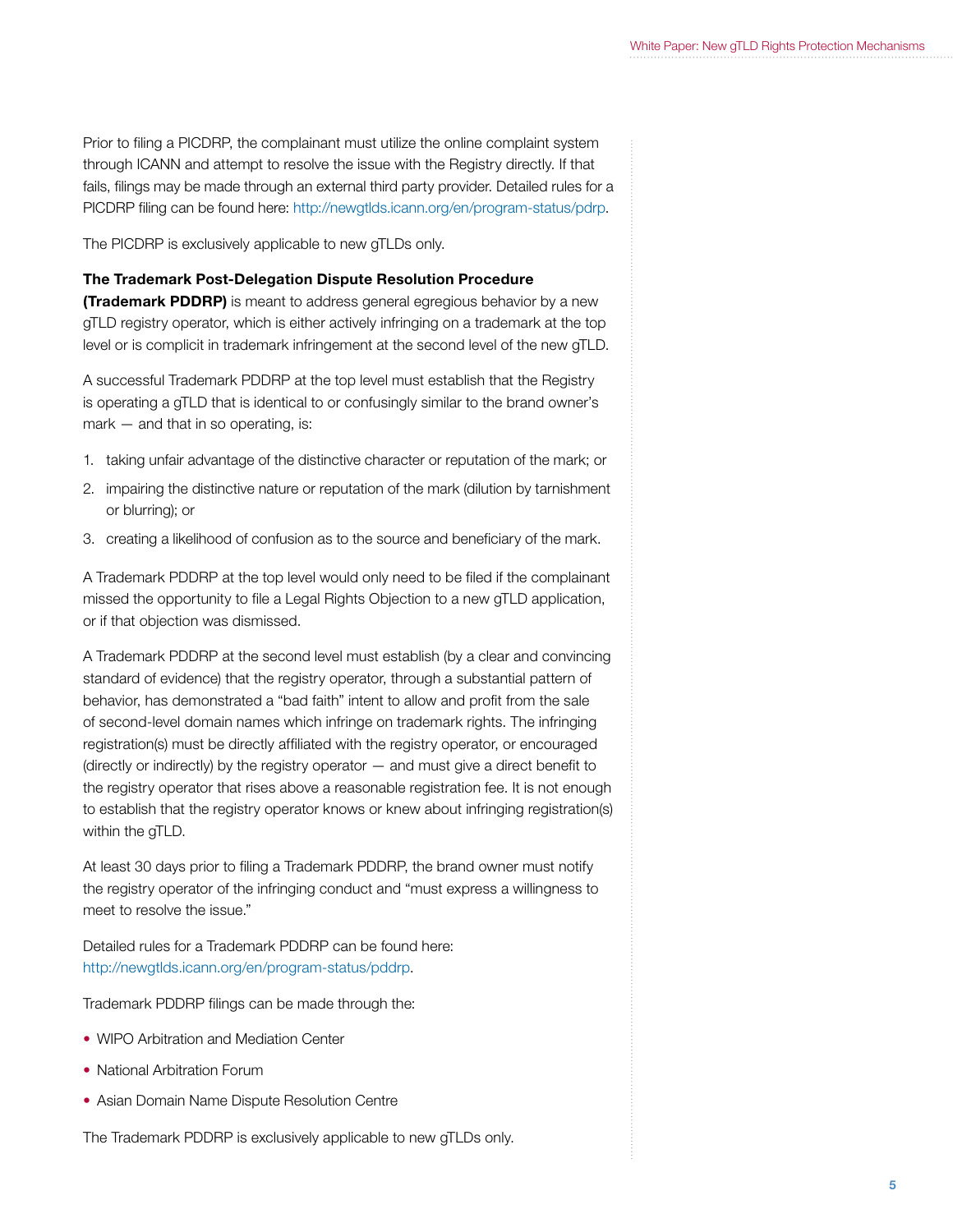Brand holders must have domain registration, brand protection and domain recovery strategies in place.

The Registration Restriction Dispute Resolution Procedure (RRDRP) may be utilized when a community-based or geographic new gTLD registry operator is non-compliant with the registration restrictions outlined in its application and/or registry agreement with ICANN.

Only established institutions associated with the community or region affected by the registration restrictions can file an RRDRP. The complainant must establish measurable harm to the complainant and the community as a result of non-compliance to the registration restrictions. Prior to filing an RRDRP, the complainant must make use of the ICANN-based complaint system to resolve the issue directly with the registry operator.

Detailed rules for an RRDRP can be found here: http://newgtlds.icann.org/en/program-status/pddrp.

RRDRP filings can be made through the:

• National Arbitration Forum

The RRDRP is exclusively applicable to new gTLDs only.

The Sunrise Dispute Resolution Procedure (SDRP) is specific to new gTLD registry operator(s). It allows a brand owner to dispute the allocation of a domain name during a Sunrise Registration period to the registry operator directly. The processes and procedures of the SDRPs vary widely as a result of each Registry's interpretation of the requirements for such a Dispute Resolution Procedure (DRP), as outlined by ICANN in the New gTLD Program Applicant Guidebook.

Should the results of an SDRP proceeding through the registry operator prove unsatisfying, a complaint may be filed through ICANN Contractual Compliance, but only if:

- 1. the complainant can establish that the registry operator did not follow its own SDRP rules; or
- 2. one or more of the provisions in the registry operators SDRP are noncompliant with the requirements of the RPMs outlined by ICANN in the Applicant Guidebook, or the rules and procedures outlined by the Trademark Clearinghouse (TMCH).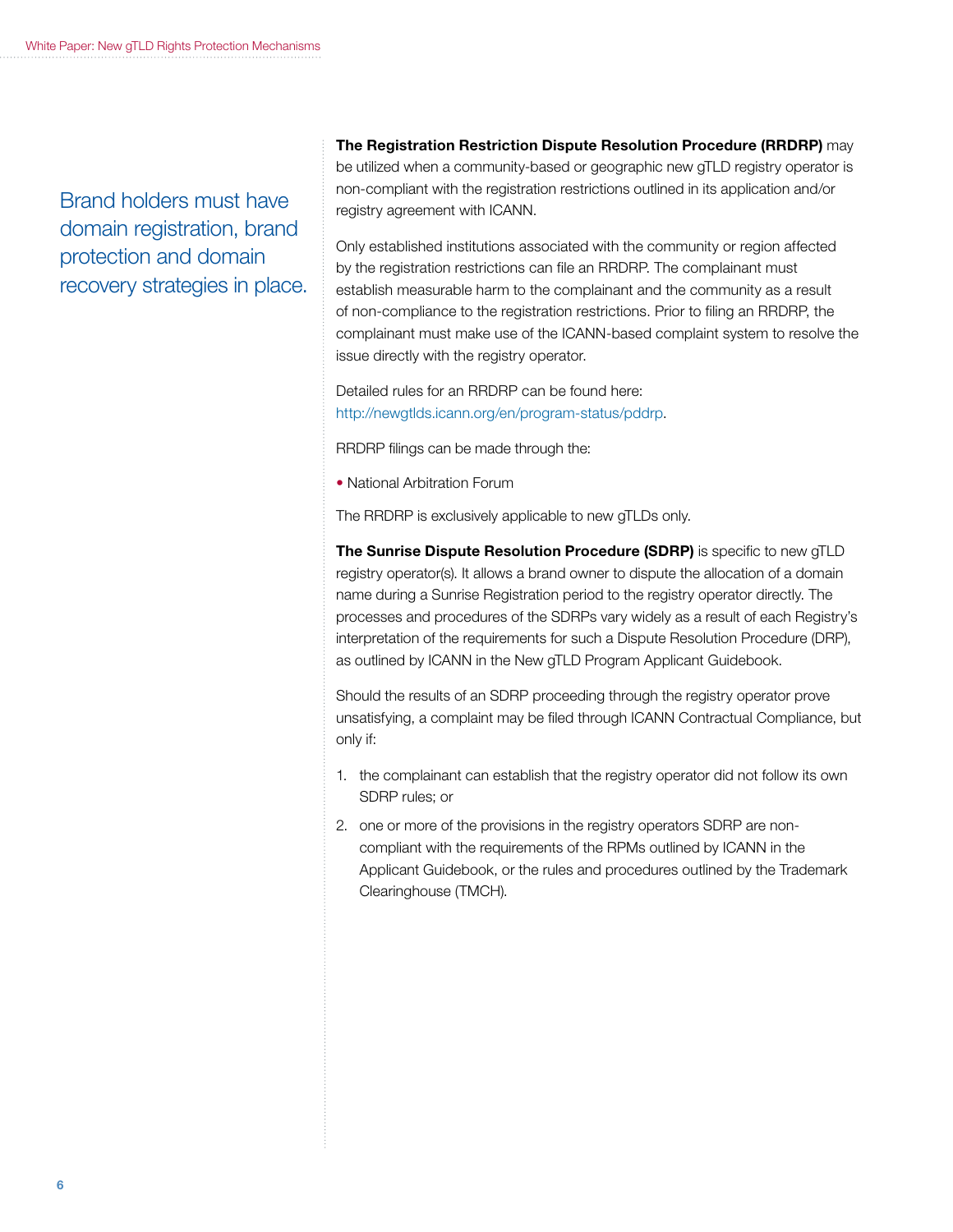# Complaints Against The Trademark Clearinghouse

There are three types of disputes allowed between a brand owner and the TMCH:

- 1. Disputes brought by a brand owner or a TMCH agent alleging that the TMCH incorrectly *rejected* a trademark record for registration in the TMCH.
- 2. Disputes brought by a third party (can be a competing brand owner) alleging that the TMCH incorrectly *accepted* a trademark record for registration in the TMCH.
- 3. Disputes brought by a third party (can be a competing brand owner) that a trademark record is no longer valid based on new information (such as a successful opposition, cancellation or challenge of use), which would result in the record being deleted by the TMCH.

These disputes are submitted and filed with the TMCH directly. These forms, as well as detailed rules and procedures can be found here: http://trademark-clearinghouse.com/dispute.

### **Summary**

With over 600 new gTLDs being added to the domain landscape, brand owners should prepare themselves for the likely increase in abusive registrations against their brands. In addition to revising domain registration, brand protection and domain recovery strategies, companies should familiarize themselves with the available RPMs so that if an infringing domain registration is identified, it can be addressed quickly using the most appropriate and cost-effective approach.